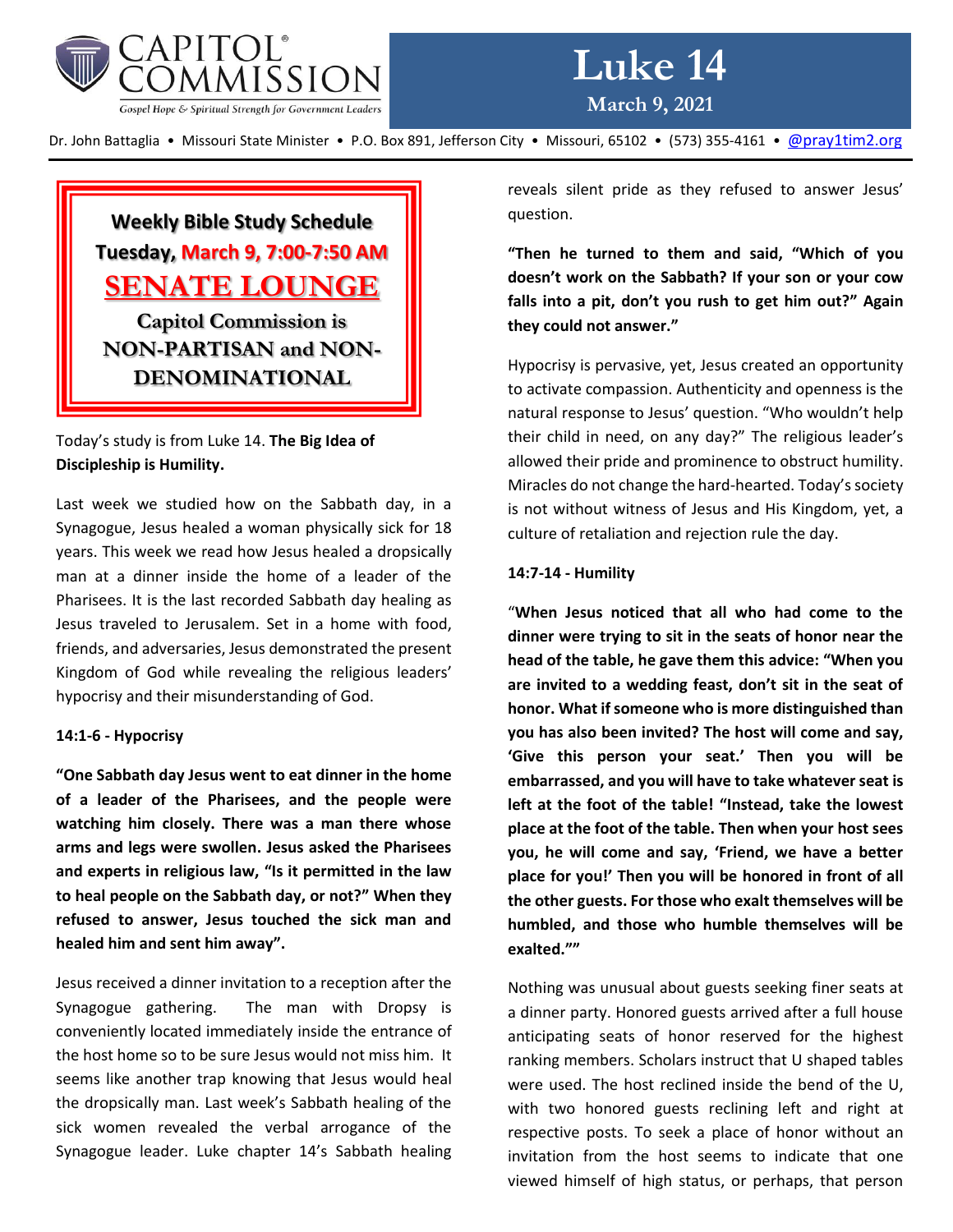

exalted himself before his peers. Jesus disrupted the hierarchy and rank culture by telling a parable. In a honorshame value system it would be extremely embarrassing if the host asked a guest to move to a back seat. Positional posturing, personal exaltation, and seeking public recognition is not the Jesus way. Humility is the value of the Kingdom of God. The disciple humbles his/herself before God and friends and family, and before the world's systems. Honor is earned not expected in the upside Kingdom of God. Humility leads to exaltation. Seek God and others will seek your leadership. Practice servant leadership and people will give you permission to lead them. Prioritize self-first leadership and people will only follow you because of your position.

**"Then he turned to his host. "When you put on a luncheon or a banquet," he said, "don't invite your friends, brothers, relatives, and rich neighbors. For they will invite you back, and that will be your only reward. Instead, invite the poor, the crippled, the lame, and the blind, then at the resurrection of the righteous, God will reward you for inviting those who could not repay you.""** 

Jesus reversed the world's use of generosity. If you only relate to those that can give back, then what they give you is your reward. Anyone can do that. The follower of Jesus gives to those that cannot return the gift. Generosity is the way of the Kingdom. Although God blesses His people on earth, the way of the Kingdom always rewards the righteous at the day of judgement. So give to those that can't pay you back. Remember the marginalized, the invisible, and the undesirable. How are you doing with giving some of your time, attention, and support to those that can't help move your legislation forward? What does it look like when you pass a custodian in the hall, a door-keeper, an opposing constituent?

#### **14:15-24 – Heaven**

**"Hearing this, a man sitting at the table with Jesus exclaimed, "What a blessing it will be to attend a banquet in the Kingdom of God!""**

We do not know who this man is but he certainly assumed he would enter the Kingdom of God. This statement implies an assumption that because he is part of the religious crew he's automatically in. Today, many assumptions are held about one's future with God and heaven. Are the held assumptions sound?

**"Jesus replied with this story: "A man prepared a great feast and sent out many invitations. When the banquet was ready, he sent his servant to tell the guests, 'Come, the banquet is ready.' But they all began making excuses. One said, 'I have just bought a field and must inspect it. Please excuse me.' Another said, 'I have just bought five pairs of oxen, and I want to try them out. Please excuse me.' Another said, 'I just got married, so I can't come.' "The servant returned and told his master what they had said. His master was furious and said, 'Go quickly into the streets and alleys of the town and invite the poor, the crippled, the blind, and the lame.' After the servant had done this, he reported, 'There is still room for more.' So his master said, 'Go out into the country lanes and behind the hedges and urge anyone you find to come, so that the house will be full for none of those I first invited will get even the smallest taste of my banquet.'"**

Jesus narrates two primary truths: first, attendance at the dinner is not the same as accepting the invitation to follow Jesus in the new community of faith. Second, the judgement of the righteous and unrighteous is on its way. The most disruptive sin is that of unbelief. If the Pharisees, poets, and pious reject Jesus, then God, the Father, will bring in the marginalized, outcasts, and those that want to be found, so they can eat at His banquet table. *"Now if any man builds on the foundation with gold, silver, precious stones, wood, hay, straw, each man's work will become evident; for the day will show it because it is to be revealed with fire, and the fire itself will test the quality of each man's work. If any man's work which he has built on it remains, he will receive a reward."*  1 Corinthians 3:12-15

### The Big Idea of Discipleship is Humility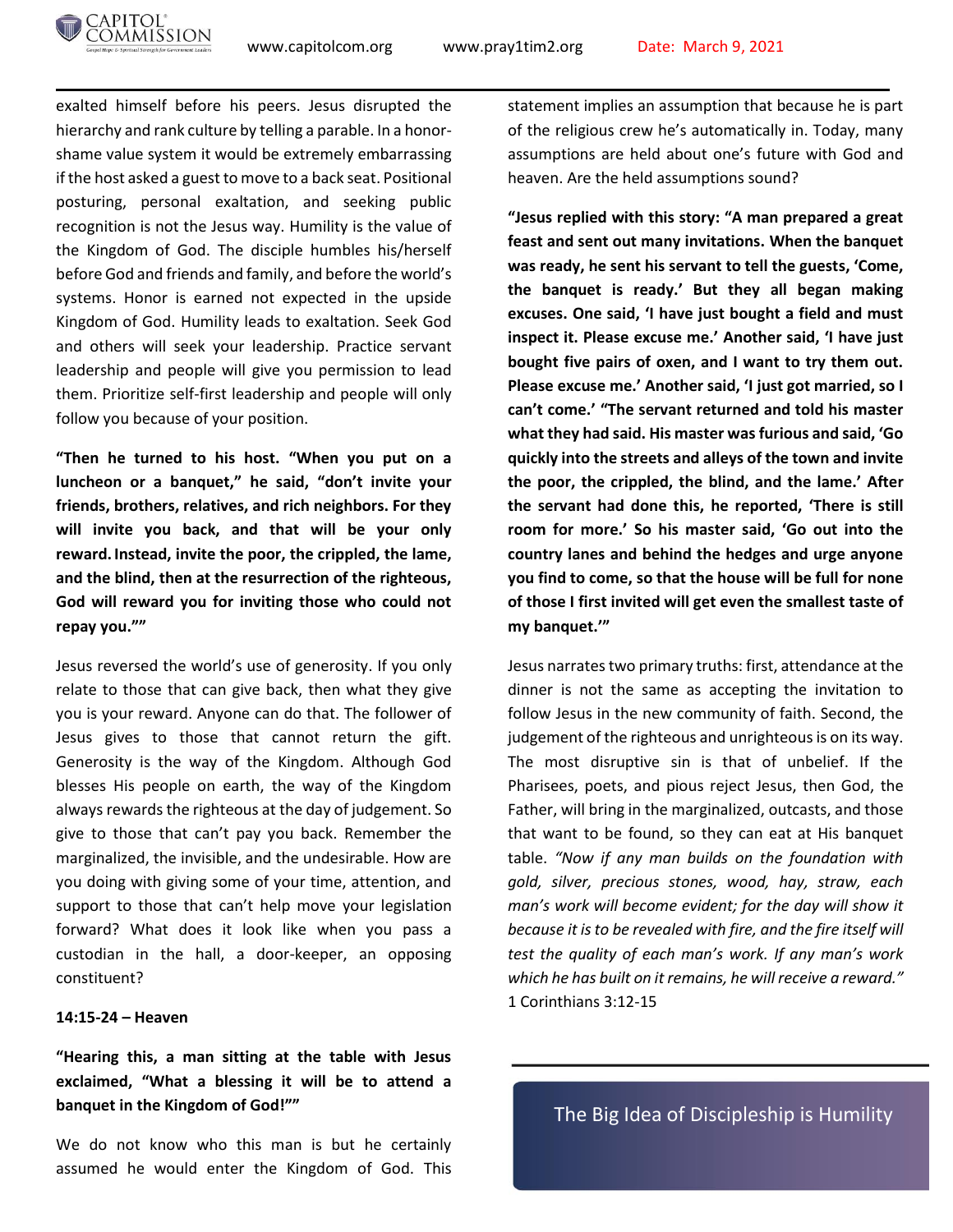

Gospel Hope & Spiritual Strength for Government Leaders

# **Luke 14**

**March 9, 2021**

Dr. John Battaglia • Missouri State Minister • P.O. Box 891, Jefferson City • Missouri, 65102 • (573) 355-4161 • @pray1tim2.org